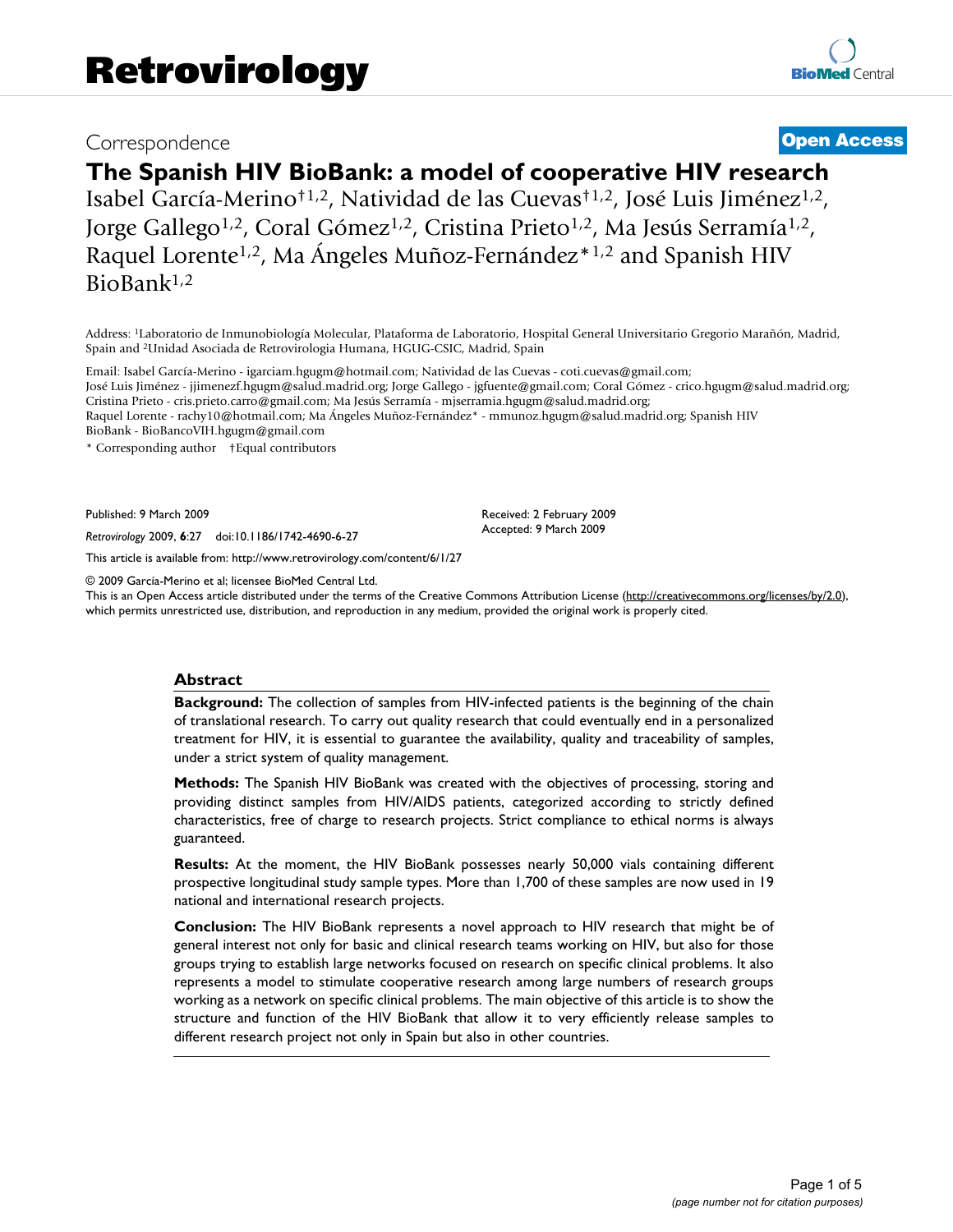## **Correspondence**

Advances in research and technology allow for the design of new experimental approaches to use the same biological specimens that have previously given positive results. It is important not to undervalue biological material that has already undergone studies in the development of new scientific approaches. In Europe and North America, laboratories that store distinct sample types and in some way "function as tissue and biological fluid banks" have been essential parts of AIDS research.

Biobanks are identified as a biomedical scientific/infrastructural development that represents a political/legal/ ethical reaction with the goal to integrate Biobanks into the pre-existing form of regulation, medicine law and society[1]. Some basically consider any inventory or file of biological material as a Biobank, whereas in other countries Biobanks are seen as the major research infrastructure. However, each research project using established Biobanks should be preceded by the careful assessment by both the researchers themselves and the Ethical Committee to find out predictable risks and burdens in relation to foreseeable benefits to the subject and others. This assessment must include a consideration of good practice in storing, coding and using samples as well as appropriate procedures for obtaining consent and counseling[1].

The HIV BioBank belongs to the Laboratory Platform, a part of the RED RIS[2], organised by the Laboratorio de Inmuno-Biología Molecular of the Hospital General Universitario Gregorio Marañón. Therefore, a single hospital is responsible for the preservation and storage of these HIV samples.

The primary objective of the Spanish HIV Research BioBank is to contribute to furthering scientific knowledge about HIV infection by providing biological samples from HIV-infected patients that are included in cohorts for the objective of carrying out research. The HIV BioBank receives samples from 28 hospitals, spread across Spain, which are grouped into 6 cohorts of HIV-patients with defined characteristics: Cohort of Adults (CoRIS), Cohort of Long Term Non-Progresors (LTNP), Cohort of Rapid Progressors, Cohort of Acute or Recent Infection, Cohort of Lymphocyte Non-regenerators, and Cohort of HIV-infected patients with liver organ transplant (OLT-HIV).

The HIV BioBank is managed by a scientific director and data manager who are assisted by a Scientific and Ethics Committee. The Scientific Committee, represented by clinical researchers and participating institutions, have created the basic regulations for the Internal Organization of the HIV BioBank and participate in the scientific review of the procedures. An independent Ethics Committee reviews the agreements made with the different cohorts with respect to the patients' informed consent.

To receive samples by the HIV BioBank, the BioBank director and the coordinator of the participating Cohort must sign a "Deposit Agreement" which lays out how the hospital must send the samples and how they are to be processed and stored. A list of the participating hospitals and the personnel involved is included.

The hospital personnel must coordinate with the BioBank to set the date for the sample shipment to the BioBank. The BioBank is responsible for sending the courier service to the hospital to collect the samples and deliver them to the BioBank.

To donate samples, the HIV-individual must sign an informed consent form in which the risks and discomforts associated with obtaining the samples and the research objective for obtaining the samples are clearly explained. This informed consent form must go to the Ethics and Clinical Research Committee and is stored in the Clinical History of the HIV-individual. Throughout this process the official law on protection of personal data is in effect[3,4]. As a general rule, the consent can always be cancelled. If the HIV-individual decides that he does not want his sample to be used for research, his sample will be destroyed. In all cases, the sample bears a numeric code that can be used to remove the associated patient's data. Therefore, data are blinded because the link between the code and the patient identity can be recovered [5].

Once the samples have been deposited, they are processed to obtain the distinct components (blood, serum, plasma, solid or liquid tissue, DNA, RNA, pellet cells, PBMCs for physiological studies) and cryopreserved in the BioBank. The processing is done through the regulated establishment of a specimen storage facility in order to maintain the sample viability for present and future research projects designed to further the understanding of HIV pathology and knowledge of current biotechnology. The HIV BioBank has been set up according to a system of quality management based on the rules written in UNE-EN-ISO 9001:2000.

To assure that the information kept by the BioBank on the stored samples is correct, periodic checks and comparisons of data between the BioBank, the cohorts and the hospitals are carried out.

BioBank samples can be applied for by any researcher who is a member of the AIDS Network, or anyone in collaboration with a member as long as the project is scientifically, technically and ethically viable. To receive samples, a researcher must complete a sample release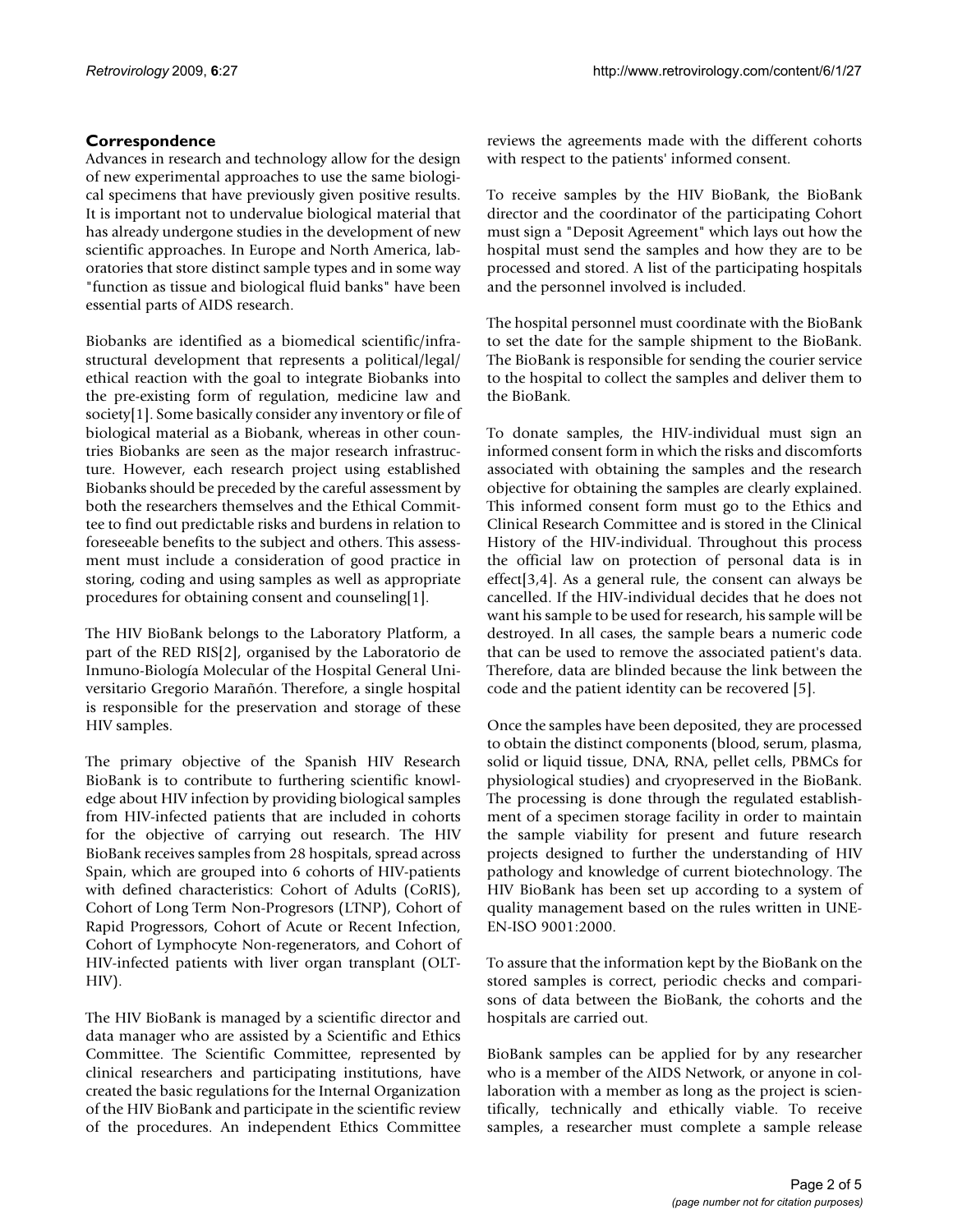application. This application must be submitted evaluation by the members of the Scientific Committee. If the project is approved, the researcher signs a Release Agreement with the director of the BioBank and with the coordinator of the Cohort. The BioBank and the Cohort are responsible for locating the type and number of samples needed to carry out the project. Once the samples have been released, the principal researcher sends a scientific report containing their results once a year so that the BioBank can keep up-to-date records on all the projects.

The HIV BioBank does not charge any fee for providing samples to other research groups apart from the cost of transporting the samples under optimal conditions to assure their arrival in the best condition at the laboratory where they are to be used.

At present, the HIV BioBank has more than 50,000 vials containing different sample types from more than 1500 HIV infected patients. Table 1 shows the number of samples deposited in the BioBank obtained from Adult and LTNP cohorts initiated in 2004 and the number of vials of each sample type. All the BioBank samples belong to prospective longitudinal studies.

At the moment, the samples deposited in the HIV BioBank have been used in 19 national and international research projects. In general, the projects fall into several categories: a) study and characterization of polymorphisms in the genes of HLA, chemokines, cytokines, immune recognition, and antigen processing; b) comparative studies with diverse qualitative parameters on the anti-HIV immune response measured by CD8+ cells; c) identification of cellular cofactors which could represent antiviral targets; d) studies on viral tropism, envelope cytopathicity, capacity to replicate, and detection of restriction factors such as virulence factors; e) age determination of the virus in LTNP patients; f) studies on the prevalence and incidence of infection with hepatotropic viruses; and g) functional studies on the HIV envelope and the modulation of CD4 induced by HIV infection and their implications in viral pathogenicity.

The collection of the samples from HIV-infected patients is located at the beginning of the chain of translational research[6]. To carry out quality research that could eventually end in a personalized treatment for HIV, it is fundamental to guarantee the availability, quality and traceability under a strict system of quality management of samples obtained through standardized techniques that can be used in studies on AIDS. Another important characteristic of the BioBank is that it can generate unlimited quantities of genetic material from patients, allowing the use of these samples indefinitely[7]. Moreover, research projects can be performed readily with samples for this HIV BioBank. The provision of this material is free and only depends on the quality of the research project

**Table 1: Participating patients in sample donation to the HIV Research BioBank and the date of creation and the sample types donated and for each cohort.**

| Cohort                          |                  | <b>Creation's date</b> | <b>Sample Type</b>               | # of patients with samples in the BioBank |
|---------------------------------|------------------|------------------------|----------------------------------|-------------------------------------------|
| Adults <sup>a)</sup>            |                  | 3rd June 2004          | Blood                            | 2,865                                     |
| LTNPsb)                         |                  | 3rd June 2004          | Blood                            | 181                                       |
| Rapid progressorsc)             |                  | 7th February 2008      | Blood                            | 19                                        |
| Non-regenerators <sup>d)</sup>  |                  | 5th February 2008      | Blood                            | 12                                        |
| Recent infections <sup>e)</sup> | 90 days of HIV+  | 7th February 2008      | Blood                            | 3                                         |
|                                 | 180 days of HIV+ |                        |                                  | 15                                        |
| OLT-HIVf)                       |                  | 24th January 2008      | Blood, liver and spleen biopsies | 21                                        |

a) Cohort of Adults (CoRIS): includes patients older than 13 with a confirmed diagnosis of HIV-infection that have not received prior antiretroviral treatment and are being seen for the first time in the participating center; b) Cohort of Long Term Non-Progresors (LTNP): includes patients who have T-lymphocyte counts > 500/μL and undetectable viremia for more than 10 years; c) Cohort of Rapid Progressors: includes patients whose CD4 levels have fallen below 300 in less than 3 years after seroconversion and with a window of less than 3 years between the last negative and first positive HIV test; d) Cohort of Lymphocyte Non-Regenerators: includes patients who began HAART with T-lymphocyte < 200/μL that remained under observation with high activity antiretroviral therapy (HAART) treatment during a period of at least 2 years during which the viremia was consistently undetectable. At the conclusion of the observation period, their CD4 values must not have reached the critical level of 250 cells/μl and e) Cohort of Recent Infection: patients with a documented date of seroconversion less than 6 months prior; f) Cohort of HIV-infected patients with organ liver transplant (OLT-HIV): includes HIV-infected patients that have received a liver transplant primarily as a consequence of hepatitis C virus (VHC) induced cirrhosis.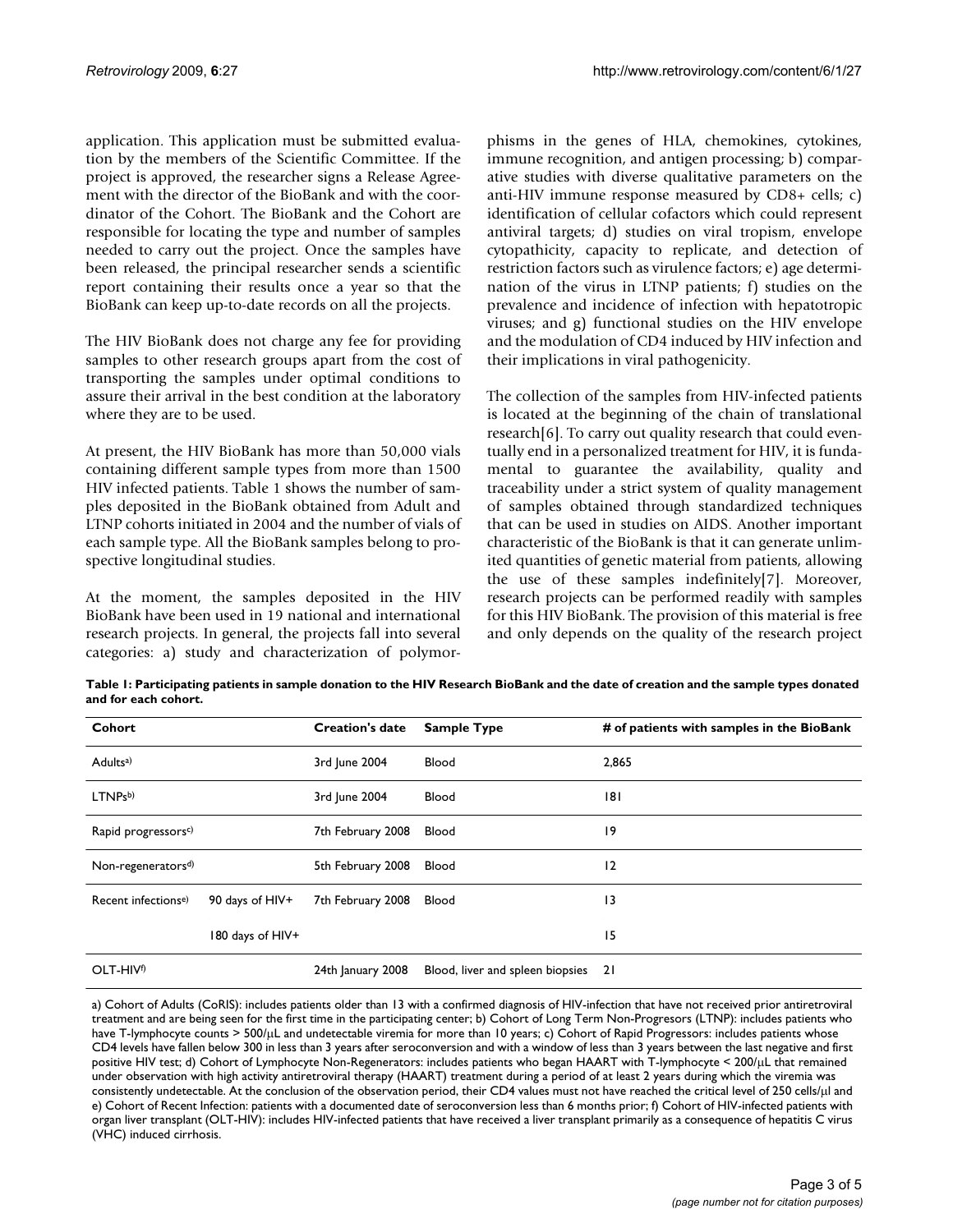that must meet the ethical and legal criteria established by the BioBank.

The number of samples stored in a BioBank is another relevant aspect required to support the needs of personalized medicine. Therefore, only a large number of samples can provide a sufficient size of specific patients subgroups to be useful for evaluating individual variations of disease[6]. The excellent traceability of the samples of the distinct HIV cohorts gives investigators the possibility to study subgroups of HIV-patients which are well characterized in distinct stages of the disease and to correctly carry on the evolution of the infection in a group of individuals over a long time period. Furthermore, the large quantity of samples that are available allows researchers to conduct studies with higher scientific and statistical significance. However, it should not be forgotten that these multidisciplinary tasks can only be fully exploited thanks to the generous donors, who rightfully expect progress to be made in HIV infections using their donations. Therefore, sharing data and samples for good research need to be an obligation for those involved in decisions on access of donor samples. The manager of the sample resource as well as others involved in the decision on the access to the samples in the HIV BioBank are merely the caretakes of the samples and must act in the best interest of the donors.

Therefore, to exploit the full potential of the HIV BioBank, networking between individual biobanks is indispensable[3]. As a requirement for international cooperation, it is not only necessary to define common standards for sample quality and data formats[8], but also to consider the differences in ethical, legal and social environments in the different countries of partner biobanks[9,10]. Moreover, BioBank management and governance need to cover a variety of aspects such as compliance with biosafety and biosecurity regulations, as well as keep a balance between sample use and accrual. The HIV BioBank has been created to offer an important support to the global research in the HIV infection. Its success is measured as much in publications as in technical and scientific advances achieved via the use of these samples.

## **Competing interests**

The authors declare that they have no competing interests.

### **Authors' contributions**

IG and NdC: had primary responsibility for all protocol development and implantation of system of quality management based on the rules contained in UNE-EN-ISO 9001:2000 in the HIV BioBank.

JLJ: participated in the implantation of system of quality management based on the rules contained in UNE-EN-

ISO 9001:2000 in the HIV BioBank and he had primary responsibility in the equipment management protocols.

JG, CG, CP, MJS and RL: participated in the implantation of system of quality management based on the rules contained in UNE-EN-ISO 9001:2000 in the HIV BioBank and had primary responsibility in sample management and final products management protocols.

MAMF had full access to all the protocols in the implantation of system of quality management based on the rules contained in UNE-EN-ISO 9001:2000 and supervised its design and execution, performing the final analyses, writing the manuscript. has seen and approved the final version; has final responsibility for the decision to submit for publication.

### **Acknowledgements**

*Scientific Committee of HIV BioBank: (alphabetical order)*: Alcamí, J; Del Val, M; García, F; García, I; Leal, M; Muñoz-Fernández, M.A (Coordinator), E; Moreno, S; Ruiz, L; Rodes, B.

*Steering Commitee of CoRIS (alphabetical order)*: Berenguer, J; Caro, A.M; Del Amo, J (Coordinator); García, F; Gutierrez, F; Labarga, P; Moreno, S (Coordinator); Muñoz-Fernández, M.A; Pérez-Chachafeiro, S; Sobrino, P.

*Coordinators of the Different Cohorts*: CoRIS: Del Amo, J and Moreno, S; LTNP: Ruiz, L; Rapid Progressors: López, C; Lymphocyte Non-Regenerators: Leal, M; Acute or Recent Infection and OLT-HIV: Miró, J.M.

*Participating centres (alphabetical order)*: Centro Sandoval, Madrid (Del Romero, J; Díaz, M; García, S; Rodríguez, C); Hospital de Asturias, Oviedo (Asensi, V; Cartón, J.A; González, L; Rodríguez, M); Hospital Bellvitge, Hospitalet (Faz, C; Lastra, R; Podzamczer, D; Rafecas, A; Saumoy, M; Vila, A); Hospital de Cádiz, Cádiz (Girón, J.A); Hospital de Canarias, Sta. Cruz de Tenerife (Alemán M.R; Alonso M.M; Gómez, J.L; Hernández M.I; López, A.M; Rodríguez, P.M); Hospital Carlos III, Madrid (Labarga, P; Rodes, B); Hospital Carlos Haya, Málaga (Jiménez, M); Hospital Clinic – IDIBAPS, Universidad de Barcelona, Barcelona (Agüero, F; García-Goez, J.F; Gatell, J.M; Ligero, C; López-Diéguez, M; Miró, J.M; Zamora, L); Hospital Clínico Universitario de Santiago de Compostela, Santiago de Compostela (Antela, A; Lires, C; Losada, E; Prieto, A; Quintela, P); Hospital Clínico de Valladolid (Del Pozo, M.A); Hospital de Cruces, Baracaldo (Montejo, E; Montejo, M); Hospital doce de Octubre, Madrid (Meneu, J.C; Morales, M; Moreno, V; Olivares, S; Rubio, R); Hospital de Donostia, San Sebastián (Iribarren, J.A; Pascual, L; Camino, X; Goenaga, M.A; Aramburu, M.J; Arrizabalaga, J; Rodríguez, F; Von Wichmann, M.A); Hospital de Elche, Elche (Escolano, C; Gutiérrez, F; Massia, M; Montolio, F; Padilla, S; Ramos, J.M; Robledano, C; Sánchez, V); Hospital Germans Trías i Pujol, Badalona (García, M.C; Miranda C; Tural, C); Hospital General de Castellón, Castellón (Roca, B); Hospital General Universitario Gregorio Marañón (Berenguer, J; Gutiérrez, I; Ramírez, M; Salcedo, M; Yepes, I); Hospital Juan Canalejo, La Coruña (Pedreida, J.D; Castro, M.A); Hospital Joan XXIII (Peraire, J; San Juán, M; Vargas; M; Veloso, S; Vidal, F; Viladés, C); Hospital la Fe, Valencia (Blanes, M; Calabuig, E; Cuellar, S; Lacruz, J; López, J; Montero, M; Salavert, M); Hospital la Paz (Bernardino, J.I; Campos, R; Castro, J.M); Hospital la Princesa (De los Santos, I; Sanz, J); Hospital Lozano Blesa, Zaragoza (Lozano, R; Navarro, A); Hospital Marqués de Valdecilla, Santander (Echeverría, S; Fariñas, M.C; Saravia, G); Hospital Miguel Servet, Zaragoza (Arazo, P; Pascual, A); Hospital Mutua, Terrasa (Dalmau, D; Jaén, A); Hospital de Navarra, Pam-